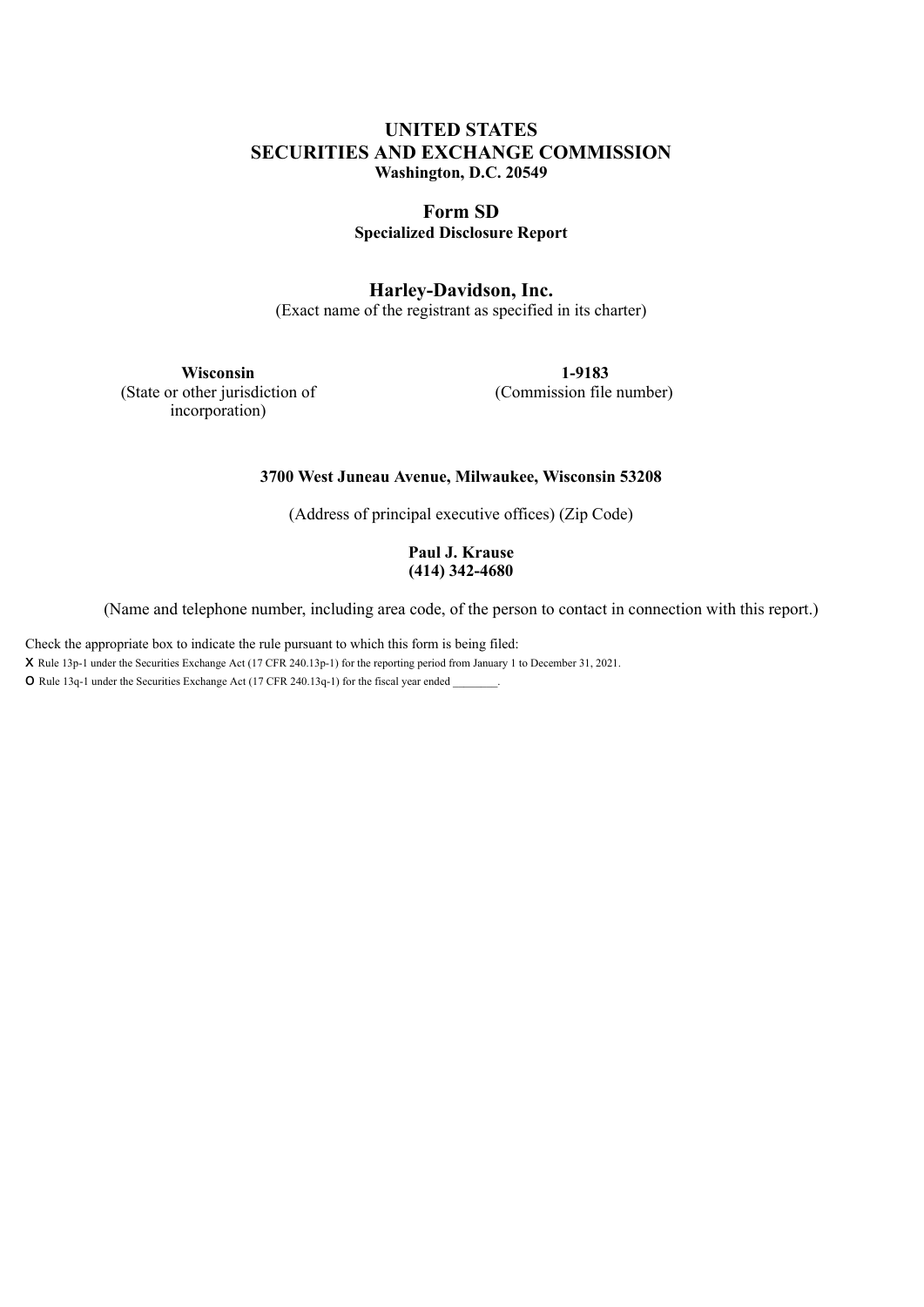### **Section 1 - Conflict Minerals Disclosure**

#### **Items 1.01 and 1.02 Conflict Minerals Disclosure and Report; Exhibits**

#### Conflict Minerals Disclosure

Harley-Davidson, Inc. is providing a Conflict Minerals Report as Exhibit 1.01 hereto, and it is publicly available at https://investor.harleydavidson.com/financials/sec-filings. Among other things, the Conflict Minerals Report includes a discussion of the company's reasonable country of origin inquiry designed to provide a reasonable basis for us to determine the geographic source of tin, tantalum, tungsten, and gold in our products.

#### **Section 2 – Resource Extraction Issuer Disclosure**

#### **Item 2.01 Resource Extraction Issuer Disclosure and Report**

Not applicable.

#### **Section 3 – Exhibits**

#### **Item 3.01 Exhibits**

Exhibit 1.01 - Conflict Minerals Report as required by Items 1.01 and 1.02 of this Form.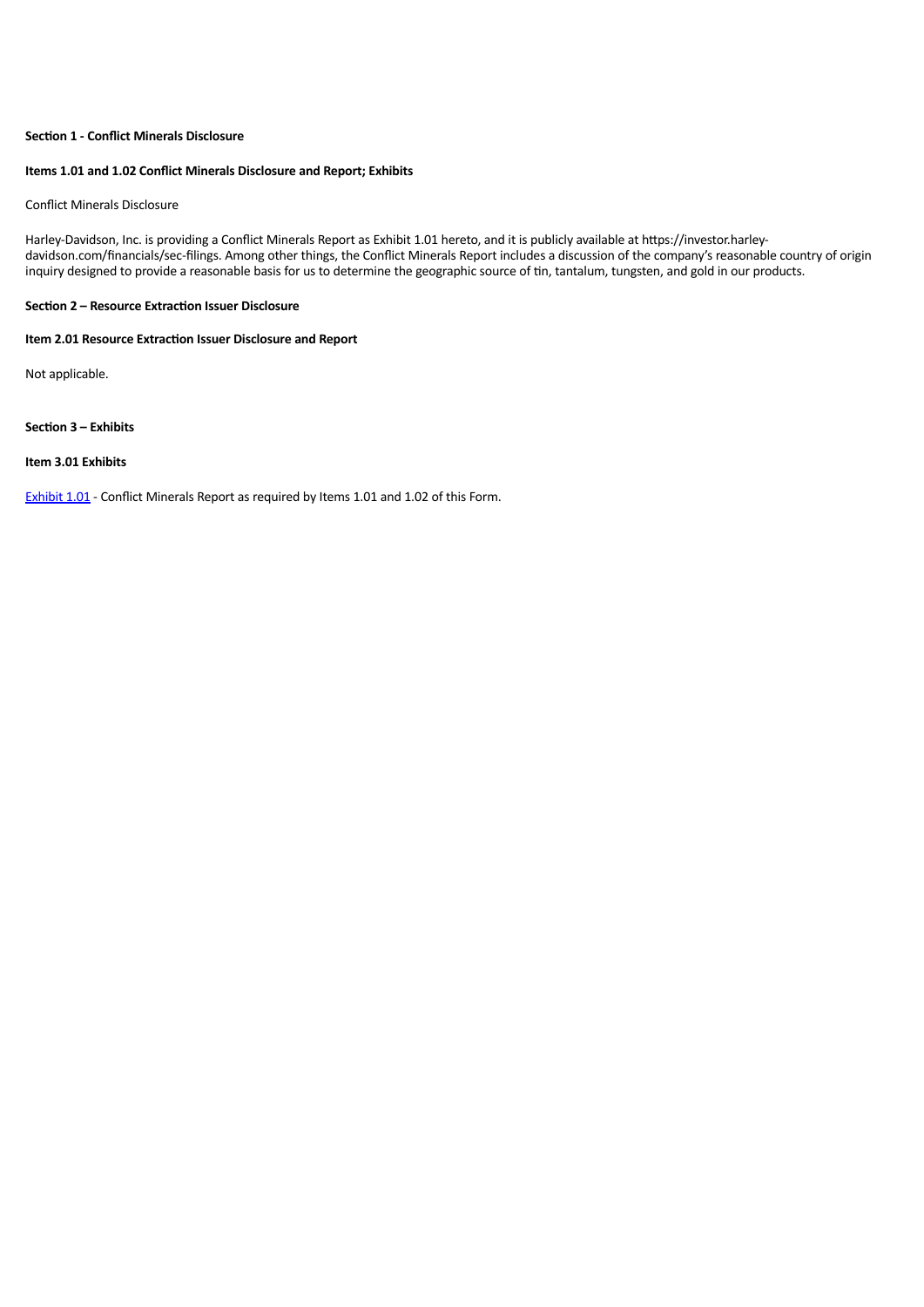#### **SIGNATURES**

Pursuant to the requirements of the Securities Exchange Act of 1934, the registrant has duly caused this report to be signed on its behalf by the undersigned hereunto duly authorized.

HARLEY-DAVIDSON, INC.

Date: May 31, 2022 By: /s/ Paul J. Krause

Paul J. Krause Secretary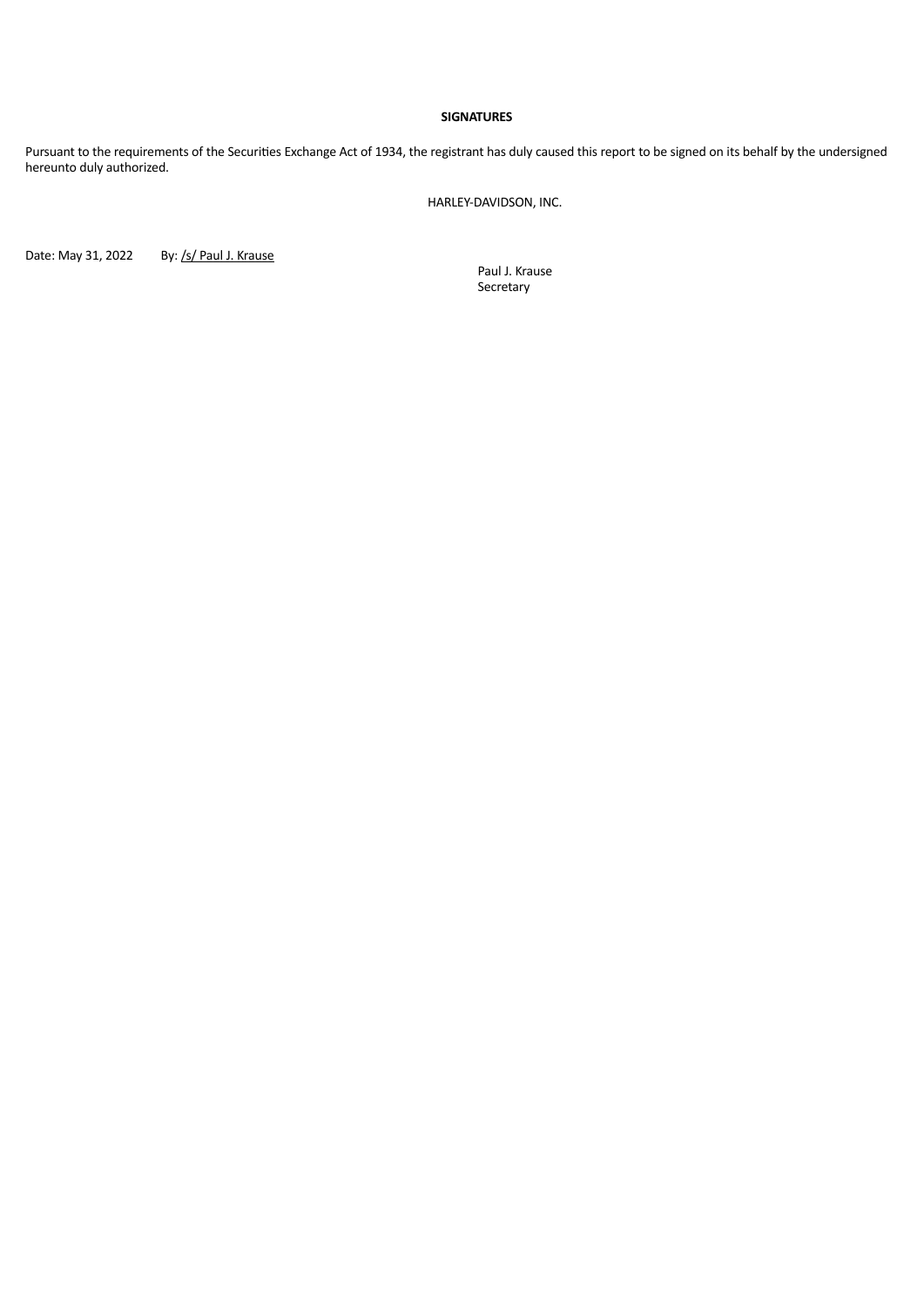### **Harley-Davidson, Inc.**

### **Conflict Minerals Report**

### **for the Year Ended December 31, 2021**

This conflict minerals report for the year ended December 31, 2021 is presented to comply with Rule 13p-1 under the Securities Exchange Act of 1934 (the "Rule").

### **1. Company Overview**

This report has been prepared by management of Harley-Davidson, Inc. (the "Company," "we," "us," or "our"). The information in this report includes the activities of all majority-owned subsidiaries and variable interest entities that are required to be consolidated.

The Company operates in two segments: the Motorcycles and Related Products segment and the Financial Services segment. The Motorcycles and Related Products segment consists of the activities of Harley-Davidson Motor Company which designs, manufactures, and sells motorcycles. The Motorcycles and Related Products segment also sells motorcycle parts, accessories, and apparel, as well as licenses its trademarks. The Company's products are sold to retail customers primarily through a network of dealers. A brief description of each of the product categories comprising the Company's Motorcycles and Related Products segment is as follows:

*Motorcycles -* The primary business of our Motorcycles and Related Products segment is to design, manufacture, and sell at wholesale on-road Harley-Davidson motorcycles that compete primarily in the market segment consisting of motorcycles with engine displacements that are greater than 601cc's, up to a maximum displacement of approximately 1900cc's and to design, manufacture, and sell at retail LiveWire electric motorcycles.

We believe it is likely that tin, tantalum, tungsten, and gold (collectively, "3TG") may be found in some form in all of our motorcycles. However, we believe that the amount and value of 3TG that may be in any given motorcycle is generally *de minimis* compared to the size and value of the motorcycle as a whole.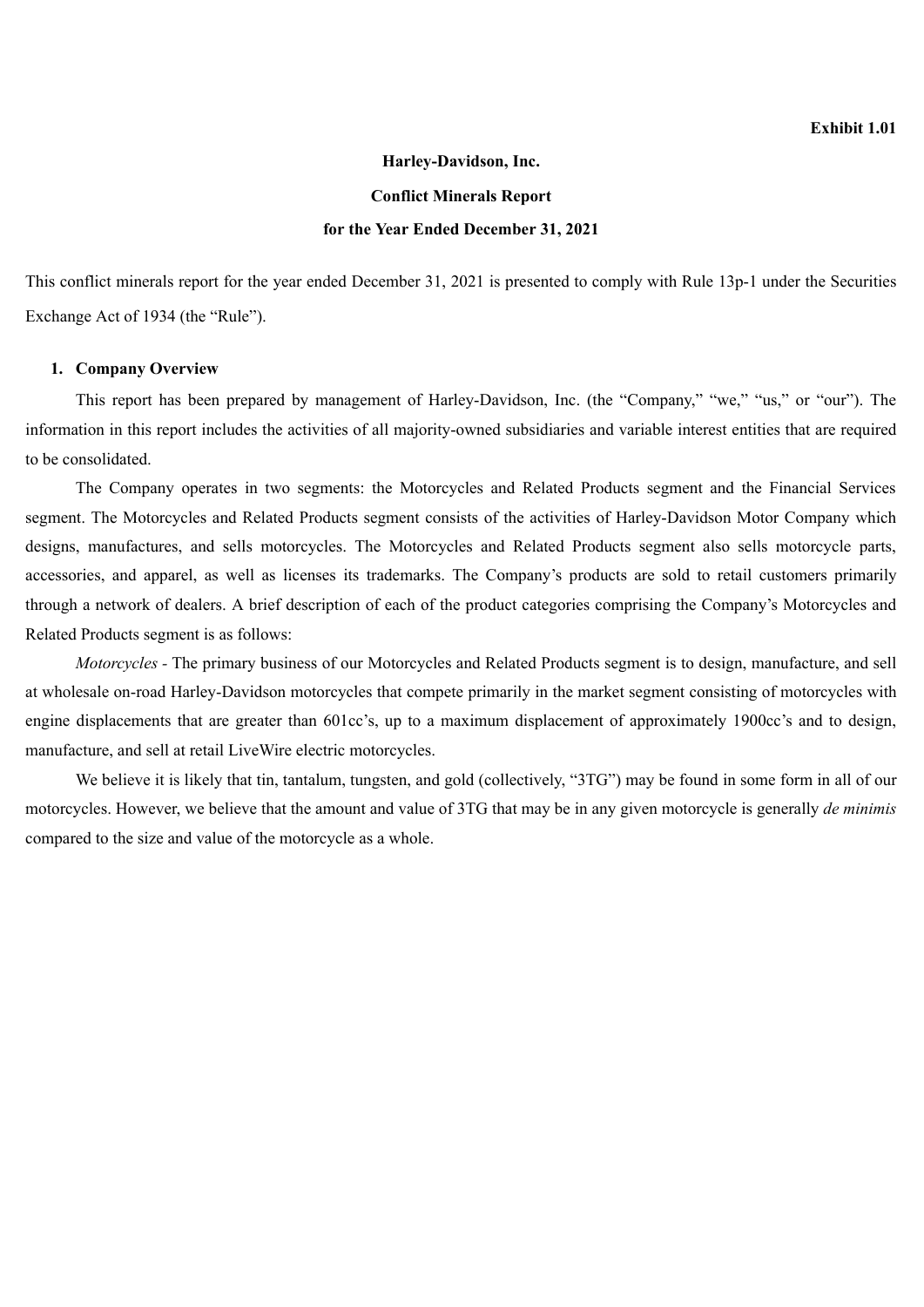*Parts & Accessories* - Parts and accessories products are comprised of replacement parts and mechanical and cosmetic accessories.

*Apparel & Licensing* – Apparel is comprised of clothing and riding gear, including Genuine MotorClothes®. The Company licenses the name "Harley-Davidson" and other trademarks owned by the Company or its subsidiaries for a wide range of products.

*Other Services* - The Company also provides a variety of services to its independent dealers, including motorcycle service and business management training programs, and customized dealer software packages.

The Financial Services segment consists of Harley-Davidson Financial Services ("HDFS"), which is engaged in the business of financing and servicing wholesale inventory receivables and retail consumer loans, primarily for the purchase of Harley-Davidson motorcycles. HDFS also works with certain unaffiliated insurance companies to provide motorcycle insurance and protection products to motorcycle owners. HDFS does not manufacture any products that are subject to the Rule.

# **Supply Chain**

We rely on our direct suppliers to provide information regarding the presence of 3TG in components and materials that they supply to us and the origin of that 3TG - including sources of 3TG that lower-tier suppliers supply to them. Our supply chain during the reporting period included approximately 435 different direct suppliers (excluding suppliers who only provide services to us). We do not believe our relationships with our licensees constitute contracts to manufacture any of our products.

## **Conflict Minerals Statement:**

We adopted and disclosed the following Statement on Conflict Minerals: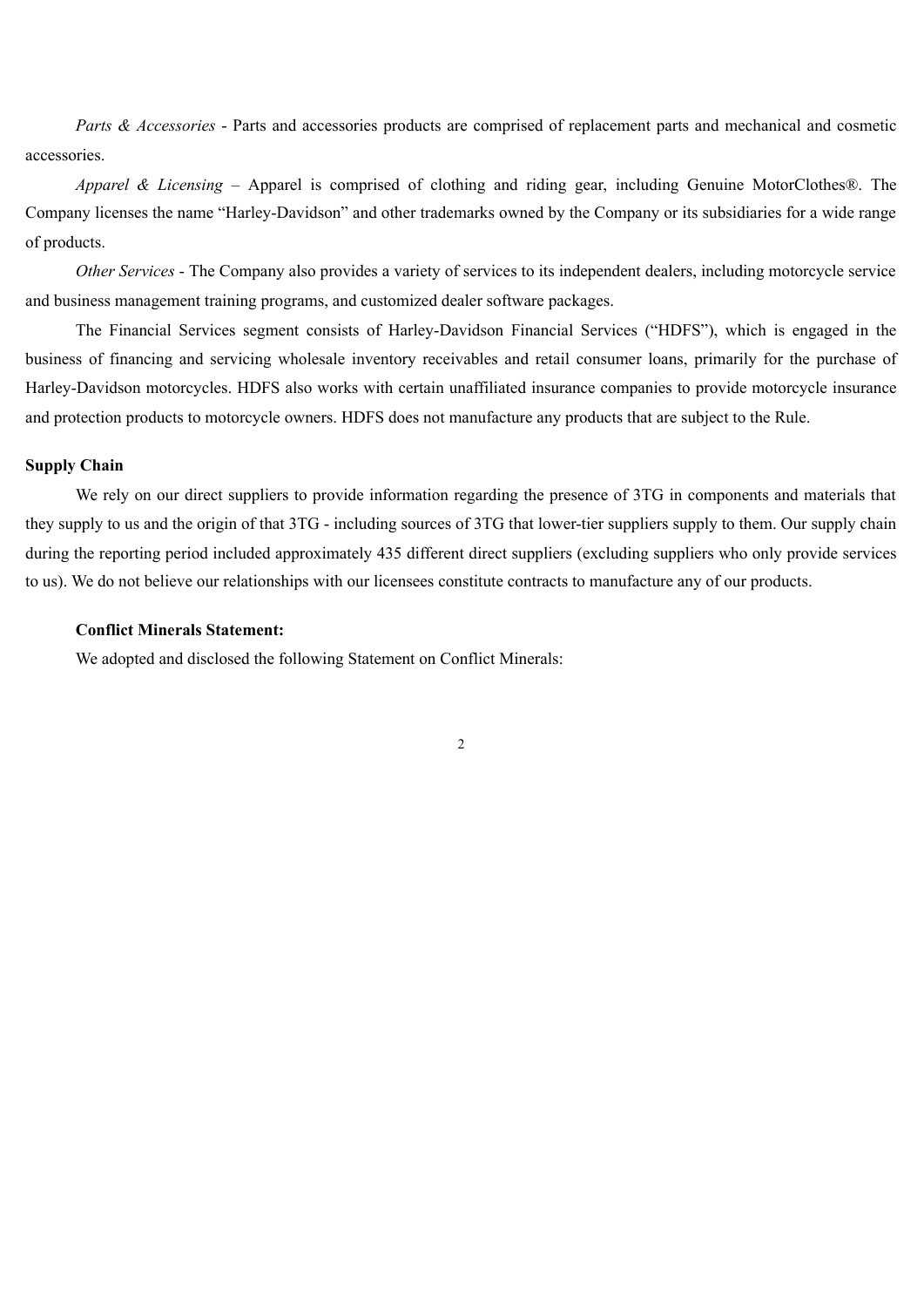## *Harley-Davidson Statement on Conflict Minerals*

*Harley-Davidson is committed to supporting responsible sourcing of its materials from suppliers that share our values around human rights and environmental responsibility. To further this objective, we are committed to complying with the requirements set forth in the final rule regarding the use of "Conflict Minerals" under Section 1502 of the Dodd-Frank Wall Street Reform and Consumer Protection Act, and the related rules and regulations issued by the U.S. Securities and Exchange Commission ("SEC").*

*The rules and regulations require certain public companies to perform supply chain due diligence to identify the extent to which their products contain Conflict Minerals originating from the Democratic Republic of the Congo and certain adjoining countries ("Covered Countries"). "Conflict Minerals" is currently defined as tin (cassiterite), tungsten (wolframite), tantalum (columbite-tantalite or coltan), and gold.*

*In order to support a conflict-free supply chain and comply with the applicable rules and regulations, Harley-Davidson commits to:*

- *Support the objectives of the legislation on Conflict Minerals.*
- *Identify the presence of Conflict Minerals in our supply chain that are or may be necessary to the functionality of our product.*
- *Develop repeatable processes to determine whether Conflict Minerals in our supply chain, if any, originate from Covered Countries or are derived from recycled or scrap sources.*
- *Perform a series of supplier inquiries to help ensure the responsible sourcing of minerals within our supply chain.*
- *Educate our suppliers with respect to our reporting requirements related to Conflict Minerals.*
- *Require all of our suppliers to adhere to the H-D Supplier Code of Conduct, which includes the responsible sourcing of materials.*

3

• *Prepare an appropriate disclosure for Harley-Davidson's required SEC filings on the due diligence performed.*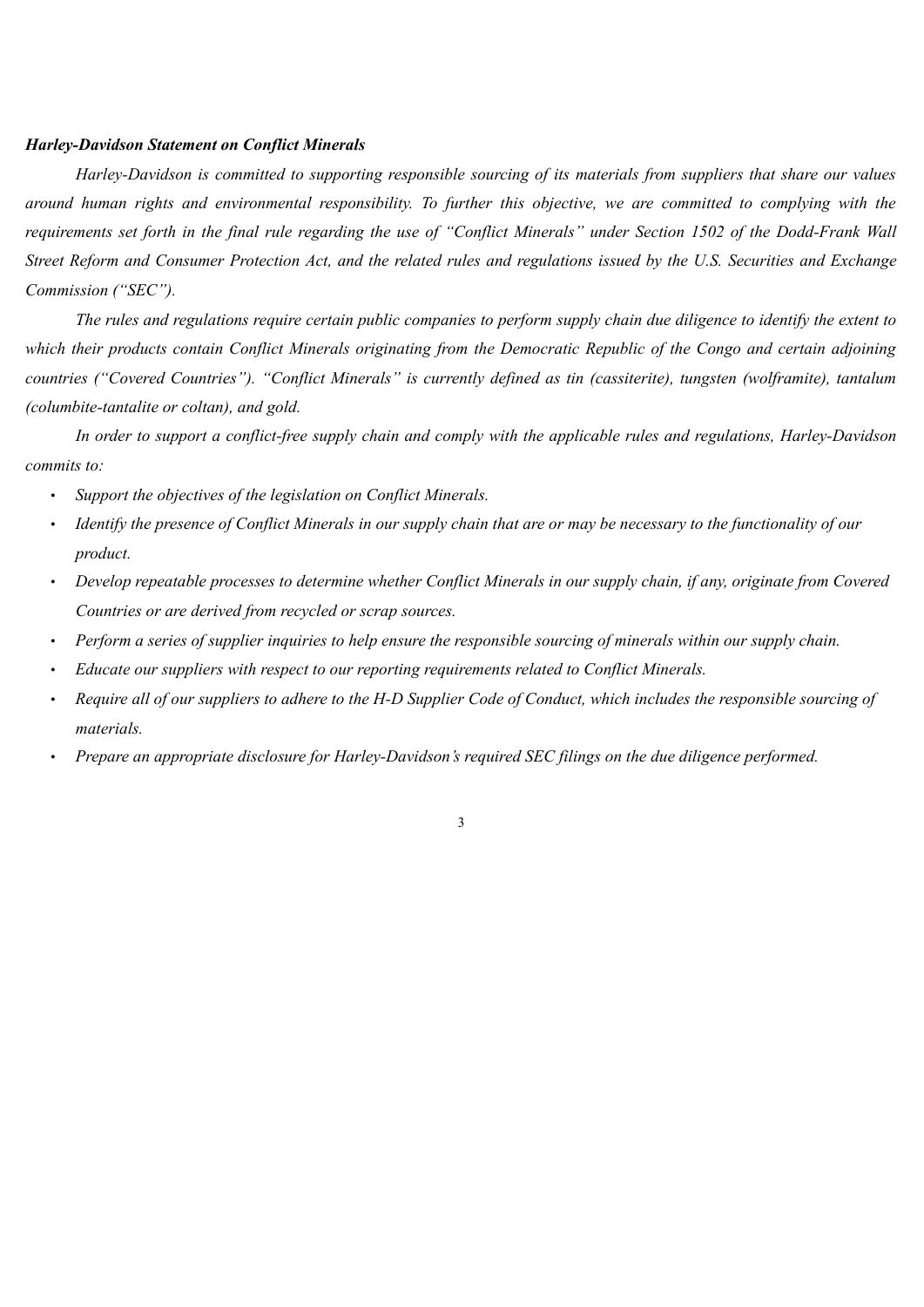• *In addition to the foregoing commitments, we expect our suppliers to perform similar due diligence on the sources of Conflict Minerals in their respective supply chains and make their findings available to us.*

This statement is publicly available on our website at http://investor.harley-davidson.com/corporate-governance? bmLocale=en\_US&c=87981&locale=en\_US&p=irol-govhighlights.

### **2. Conflict Minerals Compliance Process**

### **Compliance Framework**

We have designed our Conflict Minerals Compliance Program ("Compliance Program") in a manner that we intend to conform in all material respects with the framework in The Organisation for Economic Co-operation and Development Due Diligence Guidance for Responsible Supply Chains of Minerals from Conflict-Affected and High-Risk Areas, Third Edition ("OECD Guidance"), and the related Supplements for 3TG.

### **Statement on Conflict Minerals**

As described above, we adopted a Statement on Conflict Minerals, which is posted on our website at: http://investor.harley-davidson.com/phoenix.zhtml?c=87981&p=irol-govhighlights&locale=en\_US&bmLocale=en\_US.

### **Internal Team and Training**

The Company has established an internal reporting structure for conflict minerals that receives regular updates regarding the progress of the project during the reporting period. A team of subject matter experts is responsible for implementing our conflict minerals compliance strategy. Senior management is briefed about the results of our compliance efforts on a regular basis. Harley-Davidson provides its internal and external stakeholders with training and assistance on related matters on an as-needed basis.

### **Control Systems**

Our controls aimed at ensuring the completeness and accuracy of our compliance efforts include: (i) the integration of our product data repositories with our internal conflict minerals survey tool, (ii) mechanisms to identify additional suppliers in our supply base, and (iii) the

4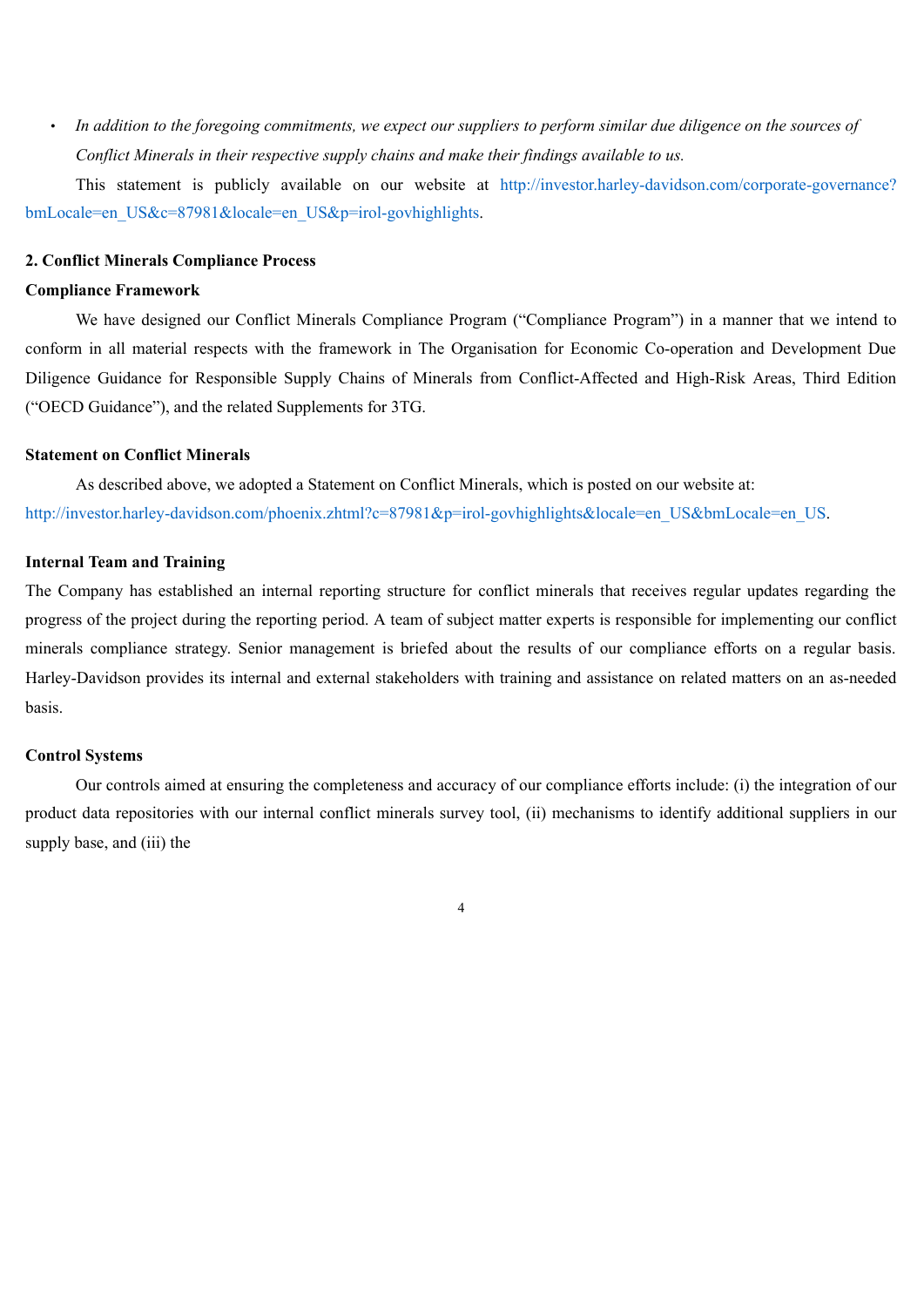implementation of a standardized follow-up cadence with suppliers based on their survey responses. Additional controls include our Code of Business Conduct, which outlines expected behaviors for all our employees, and our Supplier Code of Conduct that requires our suppliers to cooperate with our conflict minerals and other compliance efforts.

As we do not have direct relationships with 3TG smelters and refiners in the ordinary course of business, we utilize a reputable third-party conflict minerals service firm ("Service Firm") to assist with our compliance efforts. We utilize this firm to organize and analyze data that is received internally and externally, as well as to gain insight on how to improve our reporting process further. We also have access to a list of global smelters and can determine which are certified as "conflict-free" and those that are not.

#### **Grievance Mechanism**

We have longstanding grievance mechanisms that allow employees and suppliers to report violations of the Company's policies, including our Supplier Code of Conduct.

## **Records Maintenance**

We have retained all relevant documentation from our country-of-origin inquiry and due diligence measures.

### **Identify and Assess Risk in Our Supply Chain**

Because of the size of our Company, the complexity of our products, and the depth, breadth, and constant evolution of our supply chain, it is difficult for us to identify actors upstream from our direct suppliers.

As described above, our efforts relating to the reporting period encompassed 435 direct suppliers (excluding suppliers who only provide services to us), which constituted substantially our entire direct supply chain. We rely on suppliers whose materials or components contain 3TG to provide us with information about the source of 3TG contained in those materials or components. Our direct suppliers similarly rely upon information that their suppliers provide to them. We believe many of the largest suppliers either are SEC registrants and subject to the Rule or are suppliers to other SEC registrants that are subject to the Rule.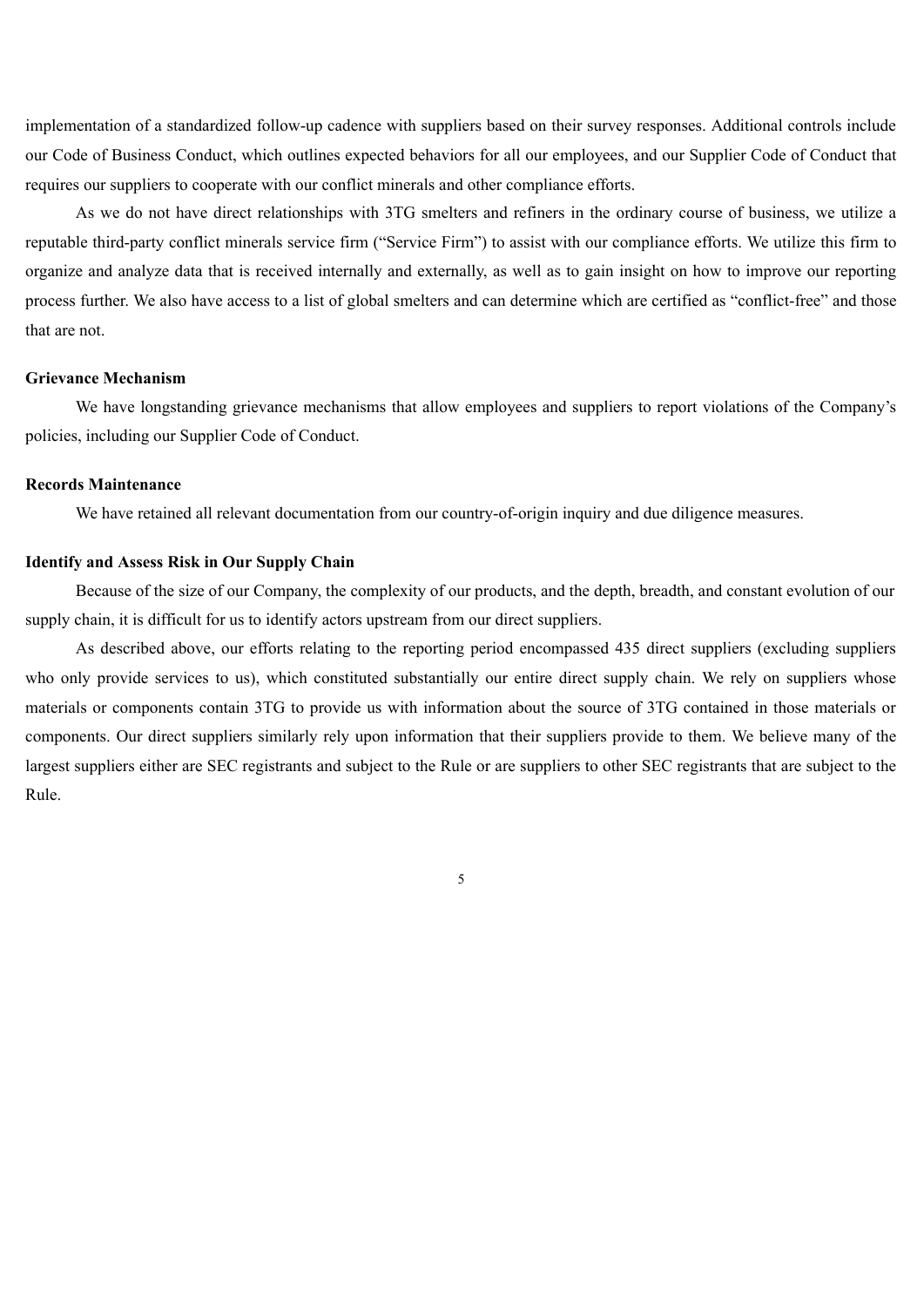## **Design and Implement a Strategy to Respond to Risks**

The Company has a process through which the conflict minerals program is implemented, managed, and monitored. We update senior management regarding changes to the conflict minerals program or risk assessments.

### **Report on Supply Chain Due Diligence**

This conflict minerals report is being filed with the SEC as an exhibit to our specialized disclosure report on Form SD and is available on our website at http://investor.harley-davidson.com/phoenix.zhtml?c=87981&p=irolsec&locale=en\_US&bmLocale=en\_US.

### **3. Reasonable Country of Origin Inquiry and Results**

## **Supplier Surveys**

Consistent with our Statement on Conflict Minerals, we designed a country-of-origin inquiry to provide a reasonable basis for us to determine whether we source 3TG from the Democratic Republic of the Congo and certain adjoining countries (the "Covered Countries"). To determine whether necessary 3TG in our products originated in Covered Countries, the Company has retained Service Firm to assist in reviewing our supply chain and identifying risks. The Company utilized the Conflict Minerals Reporting Template ("CMRT") version 6.0 or higher to survey our direct suppliers.

During the supplier survey, the Company contacted suppliers via a software-as-a-service (SaaS) platform that the Service Firm uses that enables users to complete and track supplier communications and allows suppliers to upload completed CMRTs directly to the platform for validation, assessment, and management. The survey is intended to facilitate the disclosure and communication of information regarding smelters that provide material to a company's supply chain. It includes questions regarding a direct supplier's conflict minerals policy, engagement with its direct suppliers, and a listing of the smelters the direct supplier and its suppliers use. In addition, the template contains questions about the origin of 3TG included in the direct supplier's products, as well as supplier due diligence. The platform also provides functionality that meets the OECD Guidance process expectations by evaluating the quality of each supplier response and assigning a health score based on the direct supplier's declaration of process engagement. Additionally, the data we provide in this report, as well as the step-by-step process for supplier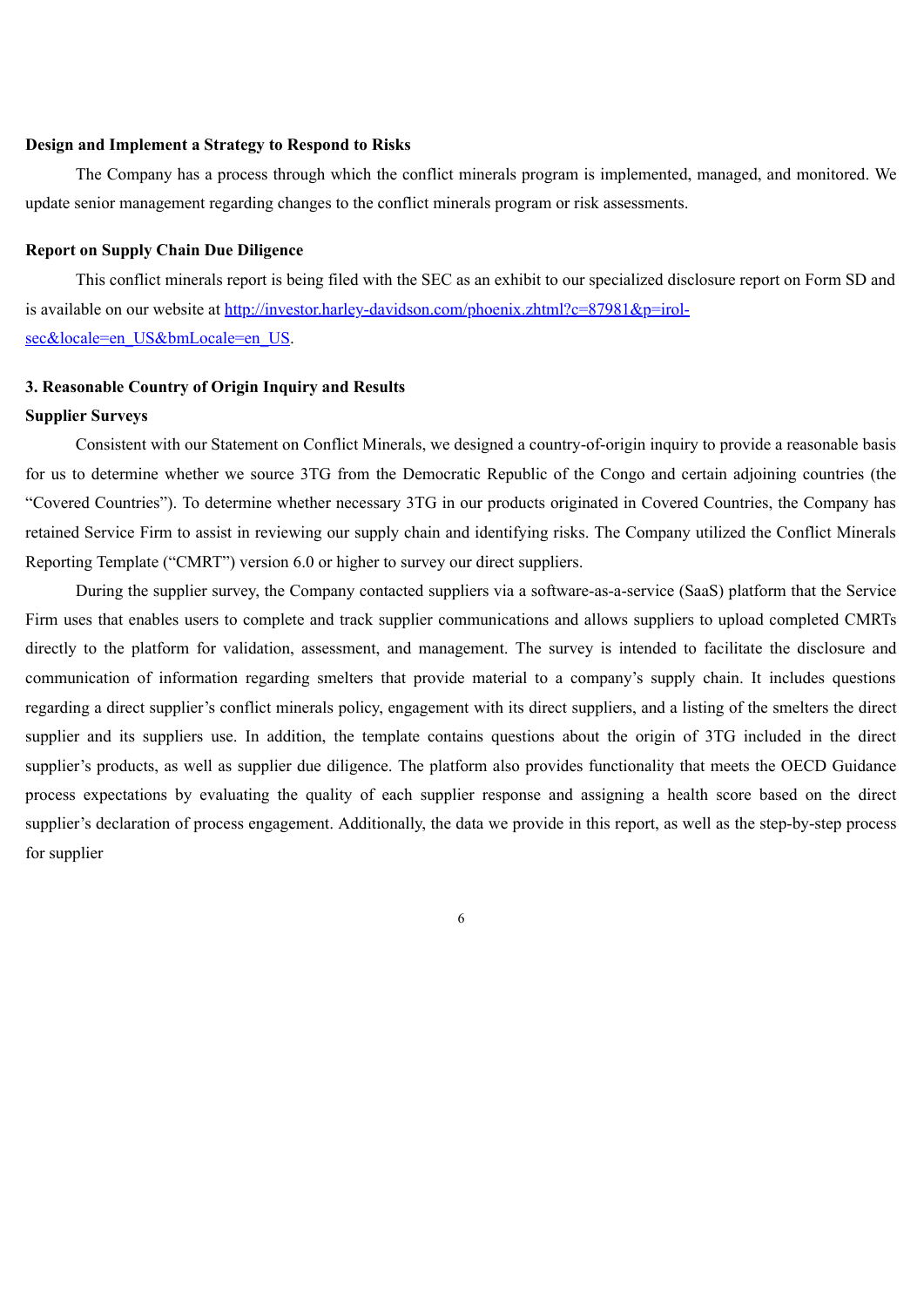engagement and upstream due diligence investigations performed, are managed through this platform.

The Company requested that all direct suppliers complete a CMRT. To ensure that direct suppliers understood our expectations, we obtained a conflict mineral contact for each direct supplier and contacted each direct supplier that we surveyed by phone or email. We make our employees available to answer direct suppliers' questions on an as-needed basis. We continued to maintain a centralized mailbox for routing conflict minerals-related inquiries. We answered all questions from direct suppliers that requested further clarification from us. We then provided each direct supplier a copy of the CMRT to complete for the purposes of conflict minerals tracking. Furthermore, we reviewed responses to the CMRT with certain direct suppliers where we believed additional clarification was necessary. Training and education to guide suppliers on best practices and the use of this template was included. The Company monitored and tracked all communications in the platform for future reporting and transparency.

The Compliance Program includes automated data validation on all submitted CMRTs. The goal of data validation is to increase the accuracy of submissions and identify any contradictory answers in the CMRT. The results of this data validation contribute to the Compliance Program's health assessment and are shared with the suppliers to ensure they understand areas that require clarification or improvement.

All submitted forms that suppliers have submitted are accepted and classified as valid or invalid so that data is retained. Direct Suppliers are contacted by Service Firm regarding invalid forms and are encouraged to submit a valid form. Service Firm also provided direct suppliers with guidance on how to correct these validation errors in the form of feedback on their CMRT submission. Some direct suppliers may remain unresponsive to feedback, and the Company tracks program gaps to account for opportunities to improve in the future.

#### **Survey Responses and Follow-up Engagement**

The following summarizes matters relating to our survey responses:

In response to our inquiry, we received substantive responses from 383 suppliers that we surveyed. We made follow-up inquiries to each direct supplier that did not respond to our initial survey, by phone or email, until we obtained a response. We reviewed the responses against criteria developed to determine whether the responses required further engagement with our

7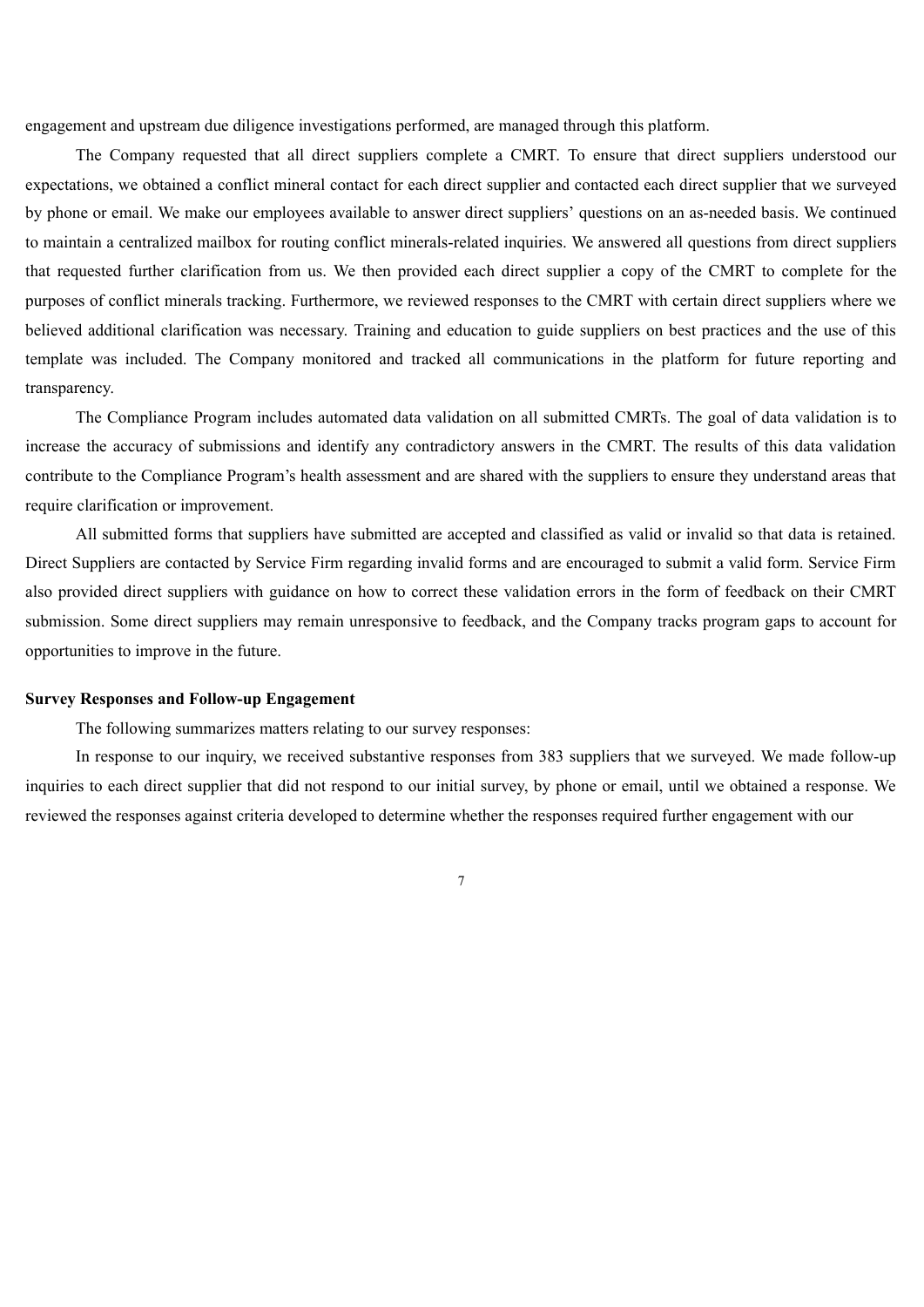direct suppliers. These criteria included unclear or incomplete responses as well as inconsistencies within the data reported in the CMRT. We worked directly with those suppliers in an effort to obtain supplemental responses or clarification, as applicable.

The large majority of the responses that we received provided data at the supplier company level or a division/segment level relative to the supplier, rather than at a level directly relating to a part number that the supplier supplies to us or were otherwise unable to specify the smelters or refiners used for components or materials supplied to us. We were therefore unable to determine whether any of the 3TG that these suppliers reported was contained in components or materials that the suppliers supplied to us or to validate that any of the smelters or refiners that the suppliers identified are actually in our supply chain. As a result, we have elected not to present smelter and refiner names in this report.

Approximately 64% of the substantive supplier responses indicated that the supplier does not utilize 3TG or that there was no risk of the supplier using 3TG from Covered Countries.

In approximately 5% of the substantive supplier responses, the supplier indicated that it used 3TG but that there was no reason to believe that the 3TG it provided may have been sourced from Covered Countries, and no further follow-up was required.

Approximately 18% of the substantive responses contained information suggesting that 3TG used by the supplier could be sourced from Covered Countries. These suppliers were asked to provide further explanations of their responses and give insight into their due diligence process.

Approximately 1% of the requests we originally sent were eventually classified as not being within the scope of this initiative, as these suppliers were previously thought to have spend with Harley-Davidson in 2021, but in fact did not.

Approximately 12% of suppliers did not respond.

### **Conclusion**

We conducted our country-of-origin inquiry in good faith, and we believe that such inquiry was reasonable to allow us to make our determination. After reviewing the results of our country-of-origin inquiry, we determined that we had reason to believe that 3TG necessary for the functionality or production of our products from 81 suppliers may have originated in a